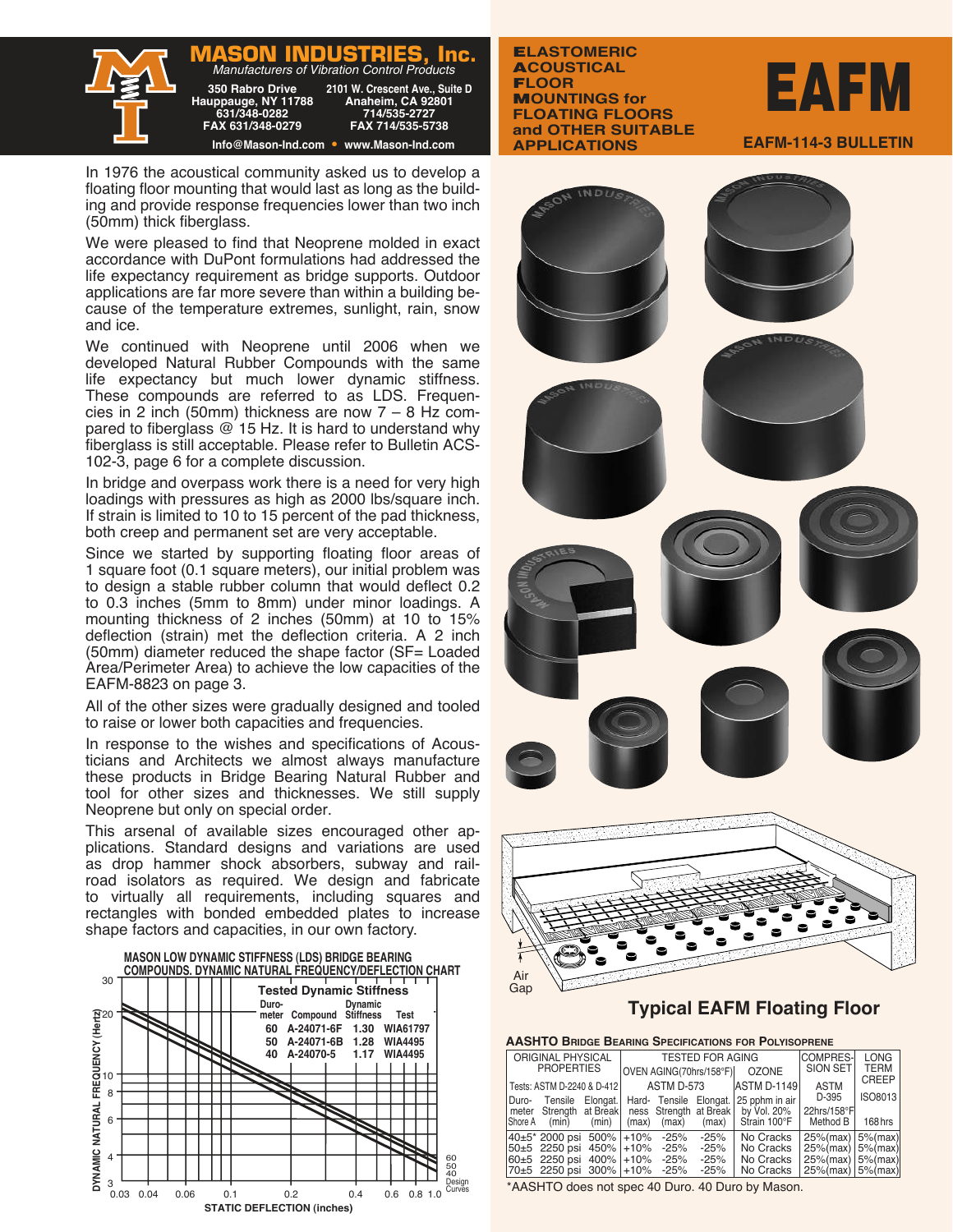## 1/2" – 1" 13 – 25mm Height



**EAFM 16114 EAFM 6534** 



|       |                                              |                        |                                             | 0.025" 0.6mm Deflection      | 0.050" 1.3mm Deflection                       |                              | 0.075" 1.9mm Deflection                        | <b>Temporary</b><br>Overload* |                                                     |
|-------|----------------------------------------------|------------------------|---------------------------------------------|------------------------------|-----------------------------------------------|------------------------------|------------------------------------------------|-------------------------------|-----------------------------------------------------|
|       | <b>EAFM</b><br><b>Designation</b><br>& Color | <b>Durometer</b><br>±5 | Loading<br>lbs. kgs.                        | Frequency<br>Hz              | Loading<br>lbs. kgs.                          | Frequency<br>Hz.             | Loading<br>lbs. kgs.                           | Frequency<br>Hz               | <b>3X Maximum</b><br>Loading<br>lbs. kgs.           |
| 16114 | Green<br>Red<br>White                        | 40<br>50<br>60         | 17<br>8<br>25<br>11<br>17<br>37             | 21.4<br>22.4<br>22.5         | 33<br>15<br>23<br>50<br>73<br>-33             | 15.1<br>17.8<br>16.0         | 23<br>50<br>75<br>34<br>110<br>50              | 12.4<br>12.9<br>13.0          | 68<br>150<br>102<br>225<br>150<br>330               |
|       |                                              |                        | 0.05" 1.3mm Deflection                      |                              | 0.1" 2.5mm Deflection                         |                              | 0.15" 3.8mm Deflection                         |                               |                                                     |
|       |                                              |                        | Loading<br>lbs. kgs.                        | Frequency<br>Hz.             | Loading<br>lbs. kgs.                          | <b>Frequency</b><br>Hz.      | Loading<br>lbs. kgs.                           | Frequency<br>Hz               | lbs. kgs.                                           |
| 6534  | <b>Black</b><br>Green<br>Red<br>White        | 30<br>40<br>50<br>60   | 17<br>8<br>30<br>14<br>47<br>21<br>32<br>70 | 14.7<br>15.1<br>15.8<br>16.0 | 33<br>15<br>27<br>60<br>42<br>93<br>140<br>64 | 10.4<br>10.7<br>11.2<br>11.3 | 23<br>50<br>90<br>41<br>140<br>64<br>95<br>210 | 8.5<br>8.7<br>9.1<br>9.2      | 68<br>150<br>122<br>270<br>191<br>420<br>286<br>630 |

\* Temporary overload is often mentioned in specifications. We have tested mountings compressed to 50% of their initial thickness. After release there was no permanent set or damage.

### 11/2" 38mm Height





|      |                                              |                        | 0.075" 1.9mm Deflection |                      |                        |                                   | 0.150" 3.8mm Deflection       | 0.225" 5.7mm Deflection                | Temporary<br>Overload* |                                           |
|------|----------------------------------------------|------------------------|-------------------------|----------------------|------------------------|-----------------------------------|-------------------------------|----------------------------------------|------------------------|-------------------------------------------|
|      | <b>EAFM</b><br><b>Designation</b><br>& Color | <b>Durometer</b><br>±5 |                         | Loading<br>lbs. kgs. | <b>Frequency</b><br>Hz | Loading<br>lbs. kgs.              | <b>Frequency</b><br><b>Hz</b> | Loading<br>lbs. kgs.                   | Frequency<br>Hz        | <b>3X Maximum</b><br>Loading<br>lbs. kgs. |
| 8852 | Green<br>Red<br>White                        | 40<br>50<br>60         | 50<br>73<br>113         | 23<br>33<br>51       | 12.4<br>12.9<br>13.0   | 100<br>45<br>66<br>145<br>225 102 | 8.7<br>9.1<br>9.2             | 150<br>68<br>220<br>100<br>340<br>155  | 7.1<br>7.5<br>7.6      | 205<br>450<br>660<br>300<br>465<br>1020   |
| 7432 | Green<br>Red<br>White                        | 40<br>50<br>60         | 93<br>139<br>208        | 42<br>63<br>95       | 12.4<br>12.9<br>13.0   | 185<br>84<br>277 126<br>416 189   | 8.7<br>9.1<br>9.2             | 280<br>127<br>420<br>191<br>630<br>286 | 7.1<br>7.5<br>7.6      | 380<br>840<br>570<br>1260<br>1890<br>860  |

\* Temporary overload is often mentioned in specifications. We have tested mountings compressed to 50% of their initial thickness. After release there was no permanent set or damage.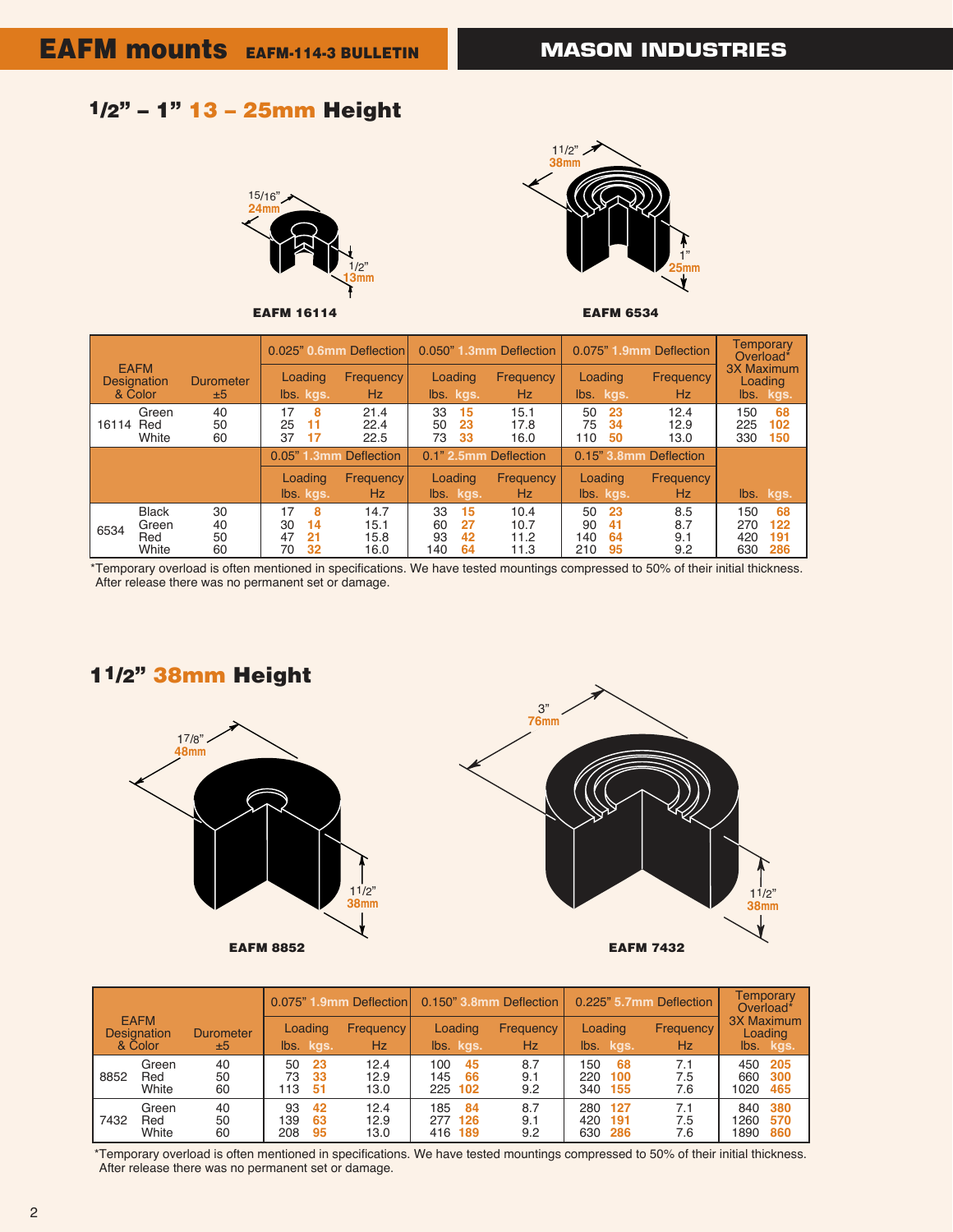

|       | <b>EAFM</b><br><b>Designation</b><br>& Color | Durometer<br>±5 |      | Loading<br>lbs. kgs. | Frequency<br>Hz. | $\mathsf{I}\mathsf{bs}$ . | <b>Loading</b><br>kgs. | Frequency<br><b>Hz</b> | Loading | lbs. kgs. | <b>Frequency</b><br>Hz. | lbs. | <b>3X Maximum</b><br><b>Loading</b><br>kgs. |
|-------|----------------------------------------------|-----------------|------|----------------------|------------------|---------------------------|------------------------|------------------------|---------|-----------|-------------------------|------|---------------------------------------------|
| 8823  | Green                                        | 40              | 48   | 22                   | 10.7             | 97                        | 44                     | 7.6                    | 145     | 66        | 6.2                     | 435  | 197                                         |
|       | Red                                          | 50              | 80   | 36                   | 11.2             | 160                       | 73                     | 7.9                    | 240     | 109       | 6.4                     | 720  | 327                                         |
|       | White                                        | 60              | 120  | 54                   | 11.3             | 240                       | 109                    | 8.0                    | 360     | 163       | 6.5                     | 1080 | 490                                         |
| 7640  | Green                                        | 40              | 140  | 64                   | 10.7             | 280                       | 127                    | 7.6                    | 420     | 191       | 6.2                     | 1260 | 572                                         |
|       | Red                                          | 50              | 200  | 92                   | 11.2             | 400                       | 181                    | 7.9                    | 600     | 272       | 6.4                     | 1800 | 816                                         |
|       | White                                        | 60              | 300  | 136                  | 11.3             | 600                       | 273                    | 8.0                    | 900     | 409       | 6.5                     | 2700 | 1225                                        |
| 8452  | Green                                        | 40              | 167  | 76                   | 10.7             | 333                       | 151                    | 7.6                    | 500     | 227       | 6.2                     | 1500 | 681                                         |
|       | Red                                          | 50              | 256  | 116                  | 11.2             | 513                       | 233                    | 7.9                    | 770     | 350       | 6.4                     | 2310 | 1050                                        |
|       | White                                        | 60              | 400  | 182                  | 11.3             | 800                       | 364                    | 8.0                    | 1200    | 545       | 6.5                     | 3600 | 1636                                        |
| 8846  | Red                                          | 50              | 600  | 273                  | 11.2             | 1200                      | 545                    | 7.9                    | 1800    | 818       | 6.4                     | 5400 | 2454                                        |
|       | White                                        | 60              | 900  | 409                  | 11.3             | 1800                      | 817                    | 8.0                    | 2700    | 1227      | 6.5                     | 8100 | 3681                                        |
| 11901 | Red                                          | 50              | 368  | 167                  | 11.2             | 735                       | 333                    | 7.9                    | 1100    | 499       | 6.4                     | 3300 | 1497                                        |
|       | White                                        | 60              | 520  | 236                  | 11.3             | 1040                      | 472                    | 8.0                    | 1550    | 703       | 6.5                     | 4650 | 2109                                        |
| 12147 | Red                                          | 50              | 667  | 303                  | 11.2             | 1335                      | 606                    | 7.9                    | 2000    | 907       | 6.4                     | 6000 | 2722                                        |
|       | White                                        | 60              | 1075 | 488                  | 11.3             | 2150                      | 975                    | 8.0                    | 3200    | 1451      | 6.5                     | 9600 | 4354                                        |

\* Temporary overload is often mentioned in specifications. We have tested mountings compressed to 50% of their initial thickness. After release there was no permanent set or damage.